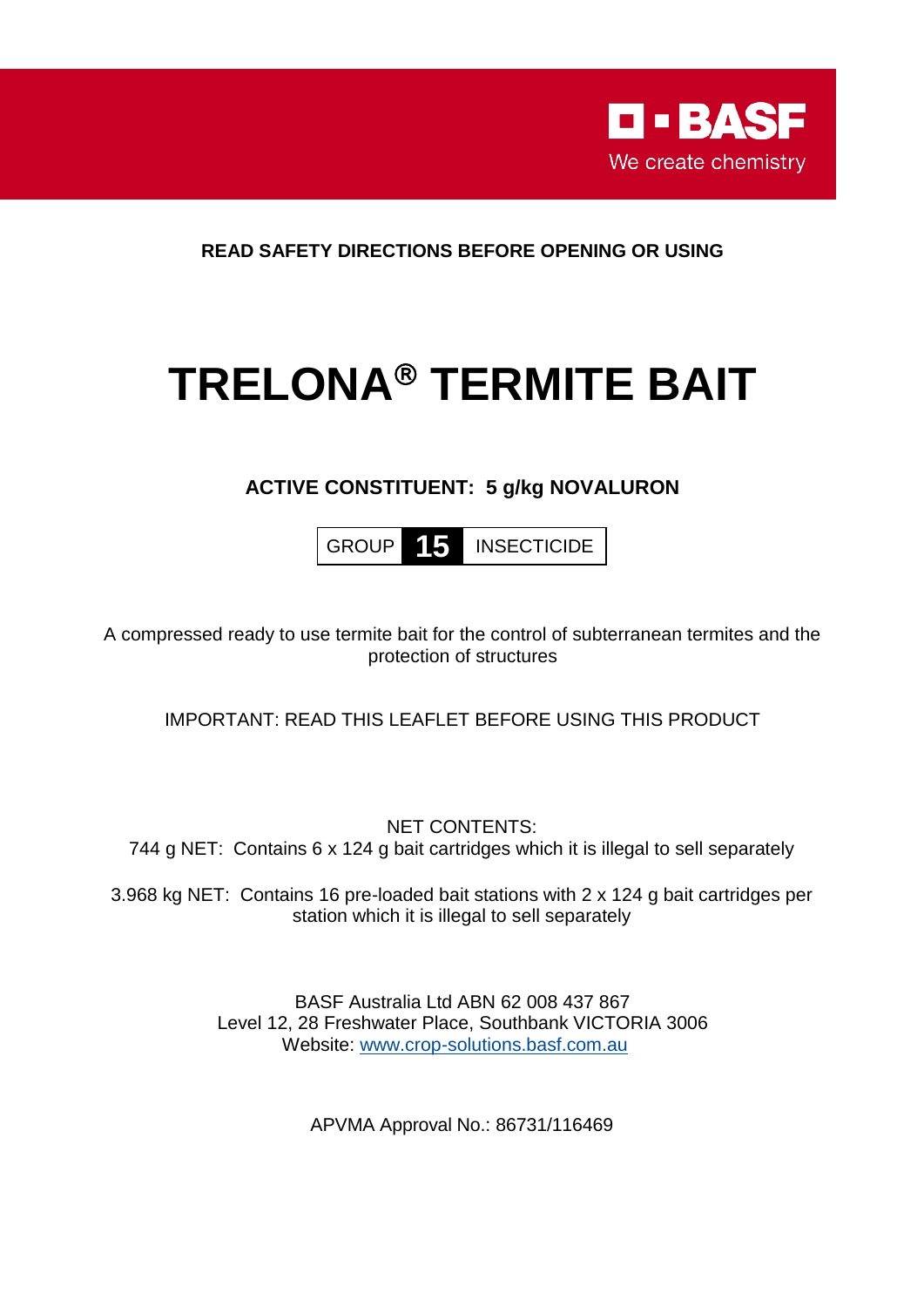

## **DIRECTIONS FOR USE**

| <b>SITUATION</b>                                     | <b>PESTS</b>                                                                      | <b>CRITICAL COMMENTS</b>                                                                                                                                                                                                                                        |
|------------------------------------------------------|-----------------------------------------------------------------------------------|-----------------------------------------------------------------------------------------------------------------------------------------------------------------------------------------------------------------------------------------------------------------|
| For use in areas<br>conducive to<br>termite foraging | Subterranean termites including<br>(but not limited to):                          | Install TRELONA around structures to be<br>monitored or protected.                                                                                                                                                                                              |
|                                                      | Coptotermes acinaciformis,<br>Mastotermes darwiniensis,<br>Schedorhinotermes spp. | TRELONA may be installed as a monitoring<br>system with bait added once termite activity is<br>observed within station or as an active system on<br>application with TRELONA added during<br>installation.<br>For further detail refer to General Instructions. |

#### **NOT TO BE USED FOR ANY PURPOSE, OR IN ANY MANNER, CONTRARY TO THIS LABEL UNLESS AUTHORISED UNDER APPROPRIATE LEGISLATION**

### **GENERAL INSTRUCTIONS**

The active ingredient, Novaluron, is an insect development inhibitor. When consumed by a termite, novaluron impairs the ability of a termite to properly synthesize chitin and inhibits the termite's ability to moult. Moulting is the process by which termites, at certain points in their development, shed their existing exoskeleton and form a replacement exoskeleton. Termites that attempt to moult after ingesting an amount of bait sufficient to impair their moulting process either die or are incapacitated by their inability to complete the moulting process. Insect development inhibitors such as novaluron are characterised as slow acting toxicants; however, their action is slow only when they affect a termite at the point in its life cycle when it moults. Because all the termites in a colony DO NOT moult at the same time, the effect of novaluron on the colony as a whole is progressive. This progressive effect is one of the key attributes of novaluron enabling termite colony effects.

Sufficient consumption of bait by a termite colony can cause a decline in the number of colony members. Such a decline, if sustained by continued consumption of bait by the colony, can significantly impair the colony vitality. Further, continued consumption of bait by remaining colony members may ultimately result in the total elimination of the colony. The extent of the decline of the colony, the speed of its decline and the possibility of its elimination depends upon the extent to which bait is made continuously available to a colony for consumption and the extent to which members of the colony consume it. Adherence to the DIRECTIONS FOR USE can increase the likelihood of colony elimination; however, conditions or circumstances beyond the control of the user may prevent or substantially delay colony elimination. Such conditions may include, but are not limited to, alternate non-bait food sources that reduce the extent to which the colony depends on the bait as a food source, excess moisture, low or high temperatures or abandonment of feeding on the bait by the colony.

### **APPLICATION**

This product is intended for use in an ongoing program of management and control of subterranean termite colonies in the ground around and under any type of building or other structure. TRELONA may be used as part as a traditional monitoring and baiting program or may be installed immediately with installation of Advance® Termite Bait System (ATBS) stations to provide active system on application (Active on Application). Disposable gloves must be worn whilst handling bait cartridges to avoid contamination that may deter termites.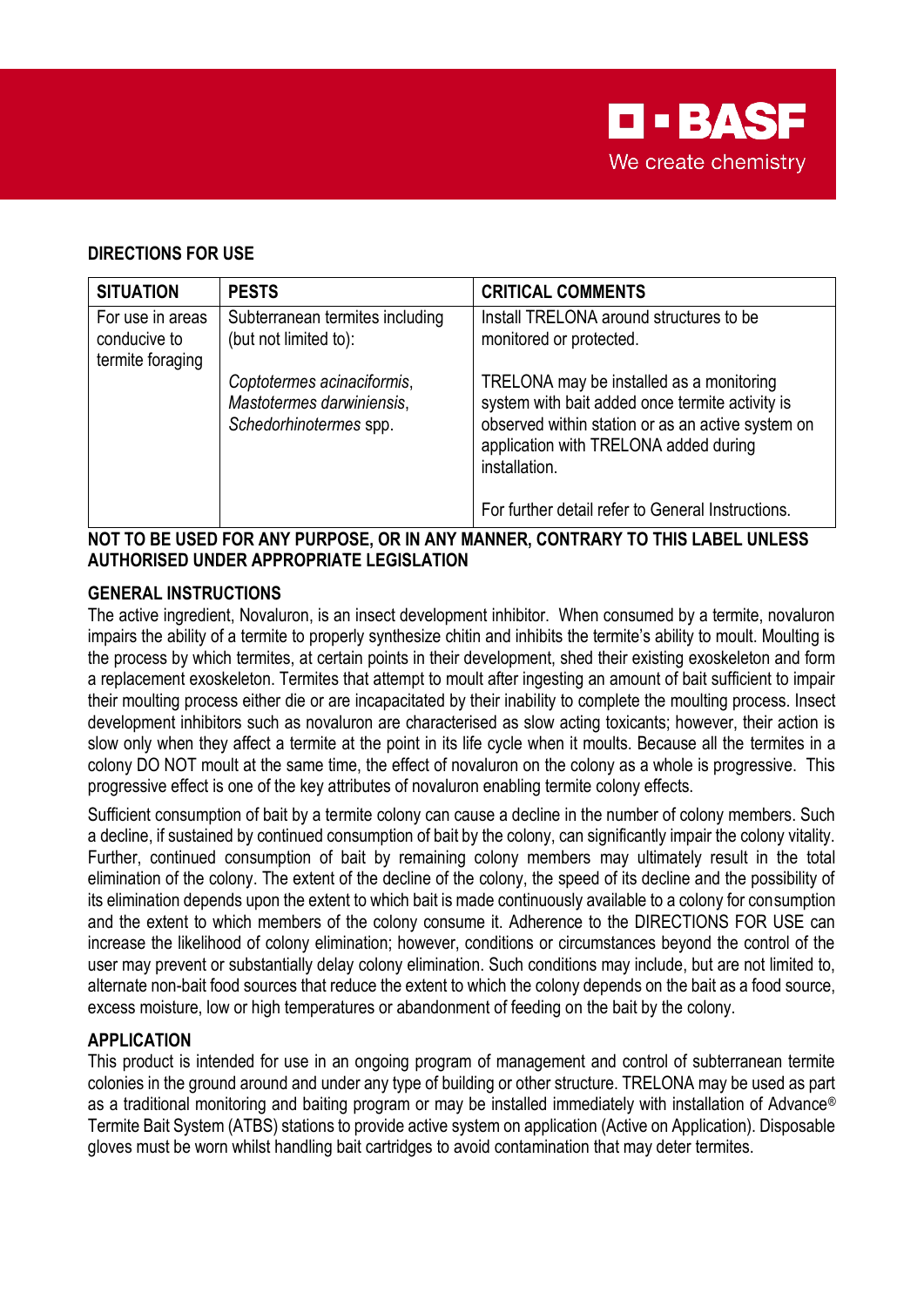#### **Monitoring**

TRELONA is designed for use with the Advance® Termite Bait System (ATBS). ATBS stations are designed to contain Timber Termite Monitoring Base's (TMBs) and a Blank Termite Inspection Cartridge (TIC). ATBS stations should be positioned in areas where termites are most likely to forage and placed at approximately 3m apart. Station inspections should be carried out at 8-12 weekly intervals until termites are intercepted. Note, during warmer months or in areas where *Mastotermes darwiniensis* occur inspections may be carried out more frequently, the first inspection post installation may also be sooner (4 weeks post installation) should the structure be under attack.

Once termites are intercepted the TIC cartridge can be removed and replaced with a TRELONA bait cartridge. The TRELONA bait cartridge can be added without the need or addition of water. These stations should be inspected at 4-8 weekly intervals and replenished as required. Once a colony has been eliminated, replacement TMBs and TIC can be reinserted and the monitoring program can be re-established.

#### **Active on Application**

TRELONA may be applied as an active on application system. During station installation, two TRELONA baits cartridges should be added to each ATBS bait station. Station inspections should be carried out at 3-6 monthly intervals until termites are intercepted. Note, during warmer months or in areas where *Mastotermes darwiniensis* occur inspections may be carried out more frequently, the first inspection post installation may also be sooner (1-2 months post installation) should the structure be under attack.

Once termites intercept stations, active stations should be inspected on a 6-8 weekly basis and replenished as required. Once the colony has been eliminated 3-6 monthly inspection intervals may be reinstated.

Any cartridge with >50% consumption should be replaced.

#### **Managing Termites within Structures**

TRELONA and ATBS are compatible with and designed to be used in conjunction with the complete range of Termidor® Products. Termites within structures should be controlled and eradicated using Termidor Foam, Termidor Residual Termiticide and Insecticide and/or Termidor HE. Where construction issues limit the efficacy of either TRELONA, ATBS or a Termidor treated zone or in areas of high risk, a combination system can be applied to protect the structure.

#### **INSECTICIDE RESISTANCE WARNING GROUP 15 INSECTICIDE**

For insecticide resistance management TRELONA® Termite Bait is a Group 15 insecticide. Some naturally occurring insect biotypes resistant to TRELONA and other Group 15 insecticides may exist through normal genetic variability in any insect population. The resistant individuals can eventually dominate the insect population if TRELONA or other Group 15 insecticides are used repeatedly. The effectiveness of TRELONA on resistant individuals could be significantly reduced. Since occurrence of resistant individuals is difficult to detect prior to use, BASF Australia Ltd accepts no liability for any losses that may result from the failure of TRELONA to control resistant insects.

TRELONA may be subject to specific resistance management strategies. For further information contact your local supplier, BASF Australia Ltd representative or local agricultural department agronomist.

#### **PROTECTION OF WILDLIFE, FISH, CRUSTACEANS AND ENVIRONMENT**

Very toxic to aquatic life. Do NOT contaminate wetlands or watercourses with this product or used containers.

#### **STORAGE AND DISPOSAL**

Store in the closed, original container in a dry, cool, well-ventilated area out of direct sunlight. Dispose of unused baits or used bait stations by wrapping in paper and putting in garbage. Used Trelona Baits may be disposed of at a waste management facility. DO NOT burn empty containers or used bait stations.